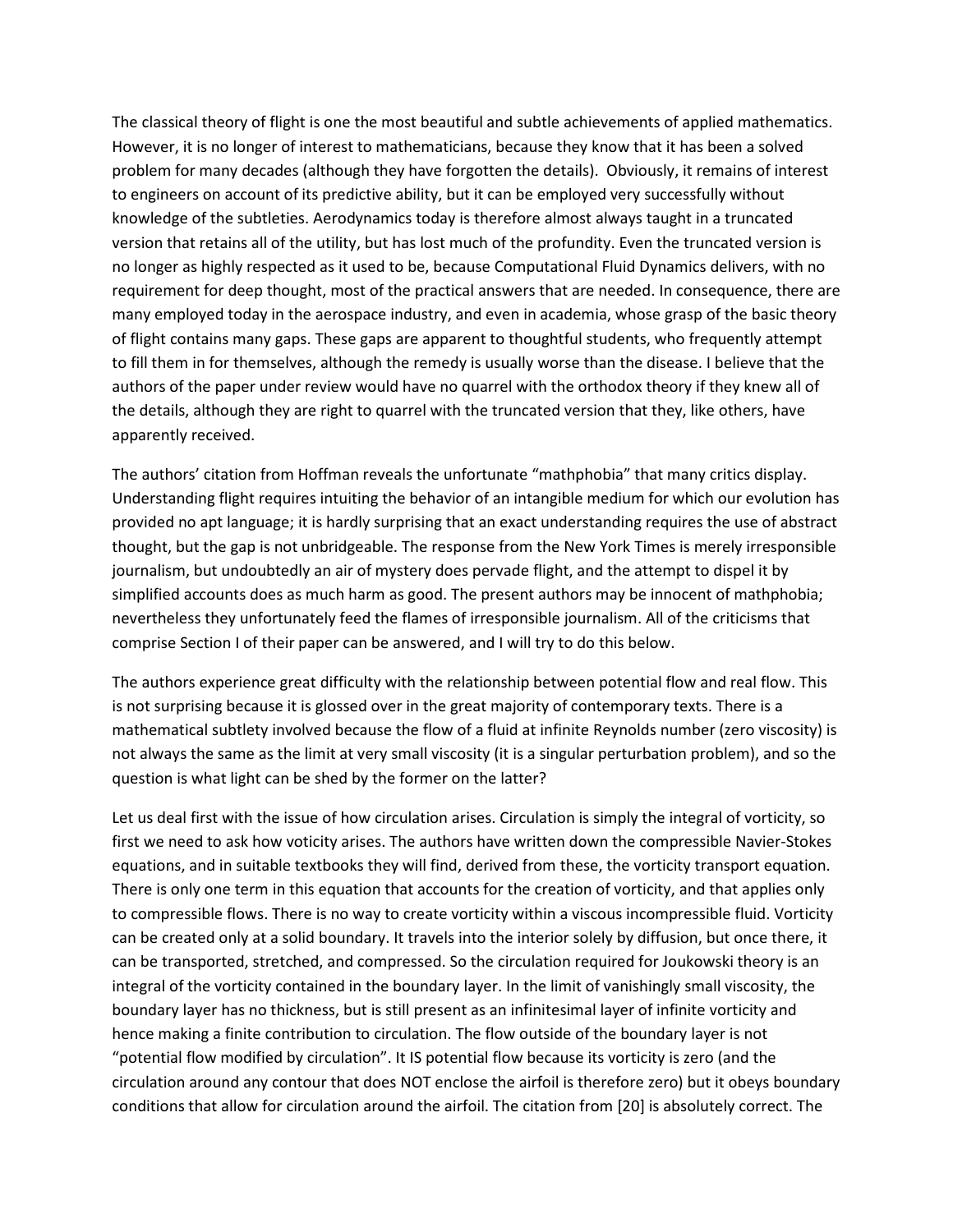above is Prandtl's brilliant insight, which explains what Kutta and Joukowsky could only hypothesize. It is of course no criticism whatsoever of any scientific theory that its insights were arrived at gradually.

Many people have difficulty understanding how the apparently local process of vorticity generation can give rise to circulation "at infinity". There is a tendency to suppose that the vorticity must be spread by viscosity, which does not seem plausible, and is indeed too slow, by many orders of magnitude. But by definition the circulations around any two contours, both of which surround the airfoil and are therefore separated only by irrotational flow, must be identical. Again, this strikes people as physically implausible. But what happens is that the circulation at infinity is set up by acoustic waves, and, if the flow really were incompressible, these travel infinitely fast. What acoustic waves cannot do is create vorticity.

It still remains to be explained why that particular value of circulation that forces separation to the trailing edge is observed (the Kutta condition). Again, this is glossed over in contemporary texts, but has nothing to do with any instability of potential flow. It is due to instability of the boundary layer (which in real flows is present at any Reynolds number). Suppose the trailing edge T is sharp, and suppose that the rear stagnation point S is somewhere else. The static pressure is maximum at S (by Bernoulli's Theorem) and so the flow from T to S will be against an adverse pressure gradient. This is now a problem in boundary layer theory, which tells us that the boundary layer is probably unstable. There is no absolute certainty involved, because details may be important ---such as the actual radius of the trailing edge, the structural rigidity, and very importantly the Reynolds number. At the extremely low Reynolds numbers that characterize microbial swimming, the boundary layer is extremely thick and quite stable. At Reynolds numbers that characterize the flight of birds and aircraft, there can be small effects of the radius, as the authors notice. In engineering and in nature, the radius is always made as small as practical, otherwise the stall behavior may be impaired.

 No Kutta condition applies at the leading edge L, because the flow from a forward separation point S to L involves a favorable pressure gradient. Leading edges are usually rounded because (a) there is no need to make them sharp, and (b) the flow from L in the direction opposite to S is now in an adverse pressure gradient that needs to be kept small.

 The authors greatly underestimate the classical theory, most likely because the usual truncated exposition has not shown it to them in its proper light. If they take time to realize how its parts fit together, they will come to see that is a masterpiece of physical modeling.

Section II describes the computer code that is their basis for disputing the classical theory. This is their area of expertise, and it may be assumed that their description is accurate. However, they state that "real flow may thus stay close to potential flow before separation" Most emphatically this is not true. The real flow (by which they mean their computed flow) always contains a boundary layer whose influence is not negligible at any Reynolds number. This is characteristic of singular perturbation problems, and is the reason why Prandtl's insight was transformative to the theory of flight.

Section III gives the authors' "intuitive" version of their account. Taking their numbered points in order,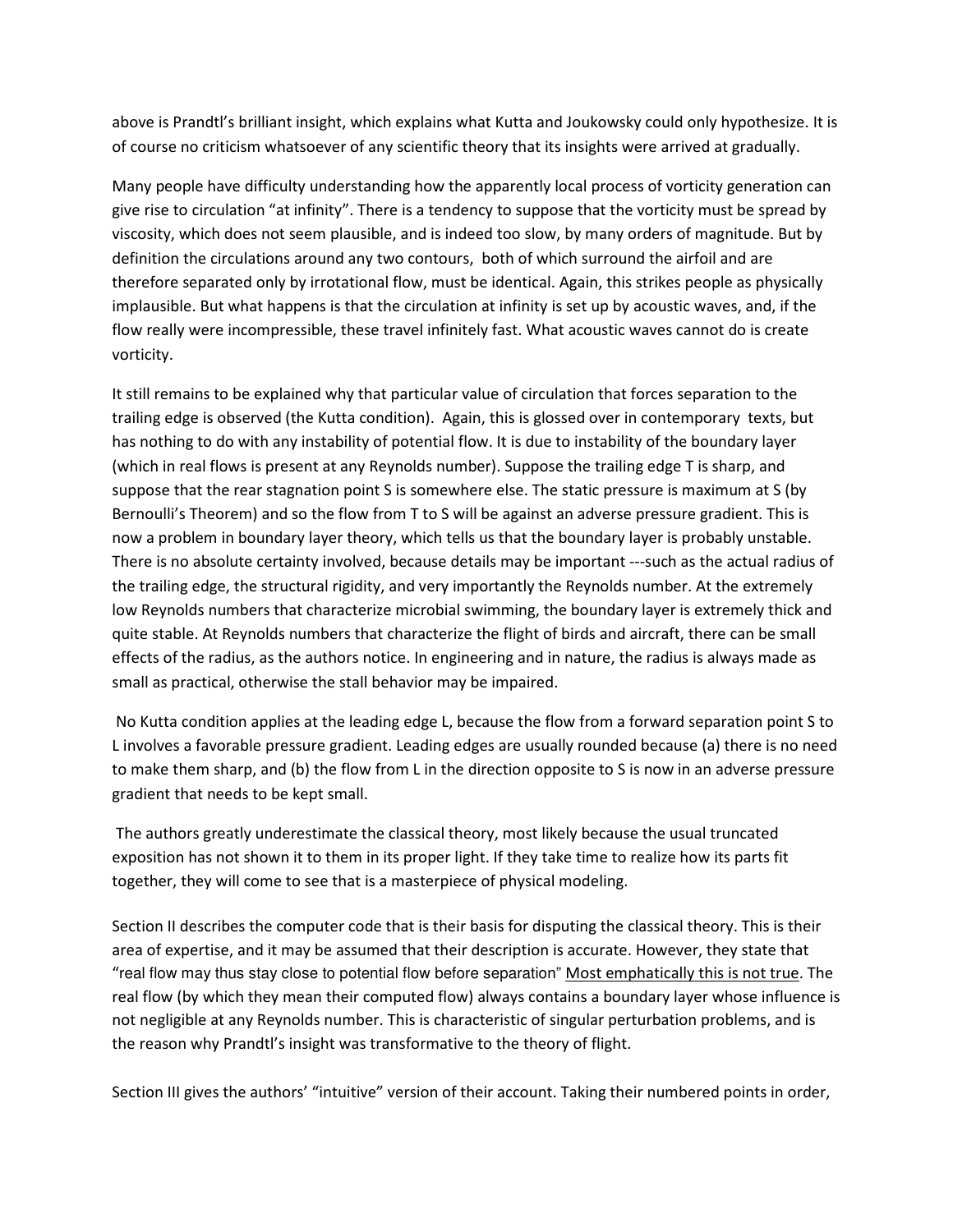- 1. This is true, although its implications need to be based on a sound understanding of what is, and what is not, potential flow.
- 2. The authors do not give a mechanism by means of which "separation" would avoid "the building up of pressure". Do they have in mind the separation of a finite boundary layer? In that case, whatever the mechanism, the effect surely involves its thickness, so how do they explain the almost total independence of lift coefficients to several orders of magnitude in Reynolds number? (This is different from the scale invariance of the inviscid flow). If they are thinking of some idealized infinitesimal layer, what do they mean by separation? And by what mechanism is its influence conveyed?
- 3. This merely states a standard definition, and suggests no consequences.
- 4. I do not understand this sentence. Would not suction from above and push from below cause UPwash? The truth is that the suction, the push, and the downwash (together with upwash ahead of the wing), are all consequences of circulation. This is because that is how Laplace's equation behaves. It is the inevitable consequence of acoustic disturbances having come into equilibrium.
- 5. I will leave this to the point where it is developed in more detail.

Section IV states that sharp trailing edges are not necessary. This will not come as a surprise to any practicing aerodynamicist. As CFD practitioners, the authors are familiar with the NACA 0012 airfoil that they employ as a test case, and will know that it represents a standard thickness distribution, empirically derived and algebraically described. If they evaluate the formula for this thickness distribution at x=c, taking the formula from an original source, they will find that the thickness there is (I think I remember) about 0.5%, in acknowledgement of practicality. CFD calculations have often been made with the erroneous value of zero. As described earlier, the desirability of the sharp edge lies in forcing the boundary layer to negotiate an adverse pressure gradient before it could reach any other stagnation point. It is not necessary for the trailing edge to be absolutely sharp to achieve this aim. But the shaper the edge is, the more certain the effect, and the more likely to remain effective at high angles of attack.

Section V invokes scale invariance to explain how, within their theory, the lift and drag would be independent of trailing edge radius.

Section VI criticizes the classical solution on these grounds.

- 1. *There is no mechanism for generating large-scale circulation*. Indeed there is; this was discussed earlier.
- 2. *The high pressure predicted at the trailing edge is not seen in experiments or computations*. This also deserves an answer. The prediction of potential theory is that stagnation pressure will be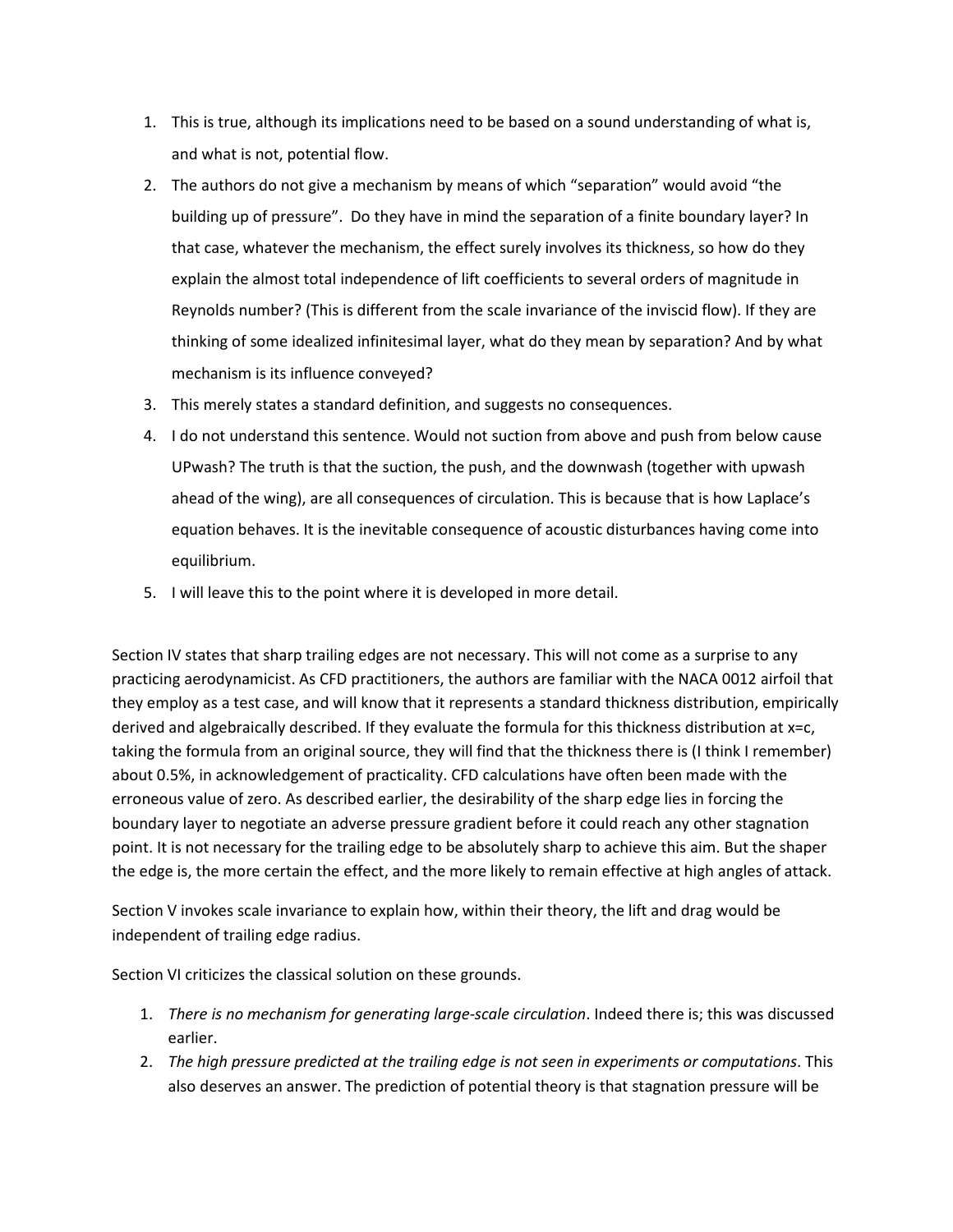achieved at the trailing edge if the included angle there is non-zero (for a cusped trailing edge there is no stagnation point). Nevertheless, this pressure decays very rapidly (like some very small negative power of distance) even in ideal flows, provided that the included angle is small. In real (or even computed) flows, the boundary layer absorbs most of the change in slope, even at high Reynolds numbers. The pressure distribution is of course dictated by the displacement surface, which is not singular.

3. *The classical solution is a mathematical trick to introduce lift*. Nothing could be further from the truth. It is in full accordance with physical understanding and experimental observations. The "trick", if it deserves to be so called, lies in condensing this to a simple boundary condition, the effect of which is to force the zero-viscosity solution to obey the boundary condition for the small-viscosity solution. The authors are of course familiar with the fact that when one loses the highest order derivatives from a pde, the ability to impose a boundary condition is also lost.

Section VII describes the authors computational experiments, which are three-dimensional as, of course, are real wings. It is well known that it is extremely hard, and probably impossible, to produce two-dimensional flow experimentally. It should be, and usually is, impossible to produce it in a three-dimensional computation. I would have been extremely surprised if the computations had not shown small irregular spanwise variations of the kind presented. In fact, the result is exactly consistent with the expectation that a 3D realization of a 2D flow will behave very similarly to the 2D flow, but with 3D features that are usually small. Although there are examples where the 3D features are not small, a guiding principle of aerodynamic design is to avoid surprises, and this is another reason for designers to prefer sharp trailing edges. There is a computation that the authors should have made, which is to run their code in 2D mode and compare the outcome. I confidently predict that at a low angle of attack there will be almost no difference in the forces.

 Section VII fails almost every test for the proper reporting of computational results. The description of the code omits many details that might be important. Additionally, for these particular tests, the following questions should have been answered. What was the radius of the trailing edge as a fraction of the chord? What was the Reynolds number? What was the Mach number? What was the mesh size in the trailing edge region? Have they estimated the errors or run convergence tests? Remarks elsewhere in the text suggest that this may have been run with the dissipative terms turned off "to simulate a potential flow". It should be realized that the resulting first-order system is mathematically different from the second-order potential flow equation. This is because the firstorder system permits vortical solutions but the second-order equation (by definition) does not. However, In the first-order system, the numerical dissipation will remain, and will serve a function, similar to that of the physical dissipation, of removing energy from the high-frequency modes. Calculations of this kind are often referred to as Implicit Large Eddy Simulation, and are a recognized, but somewhat controversial, approach to modeling some aspects of turbulence. Is that what is being done? In any case, the mere fact of vorticity being observed means that the code did not simulate a potential flow.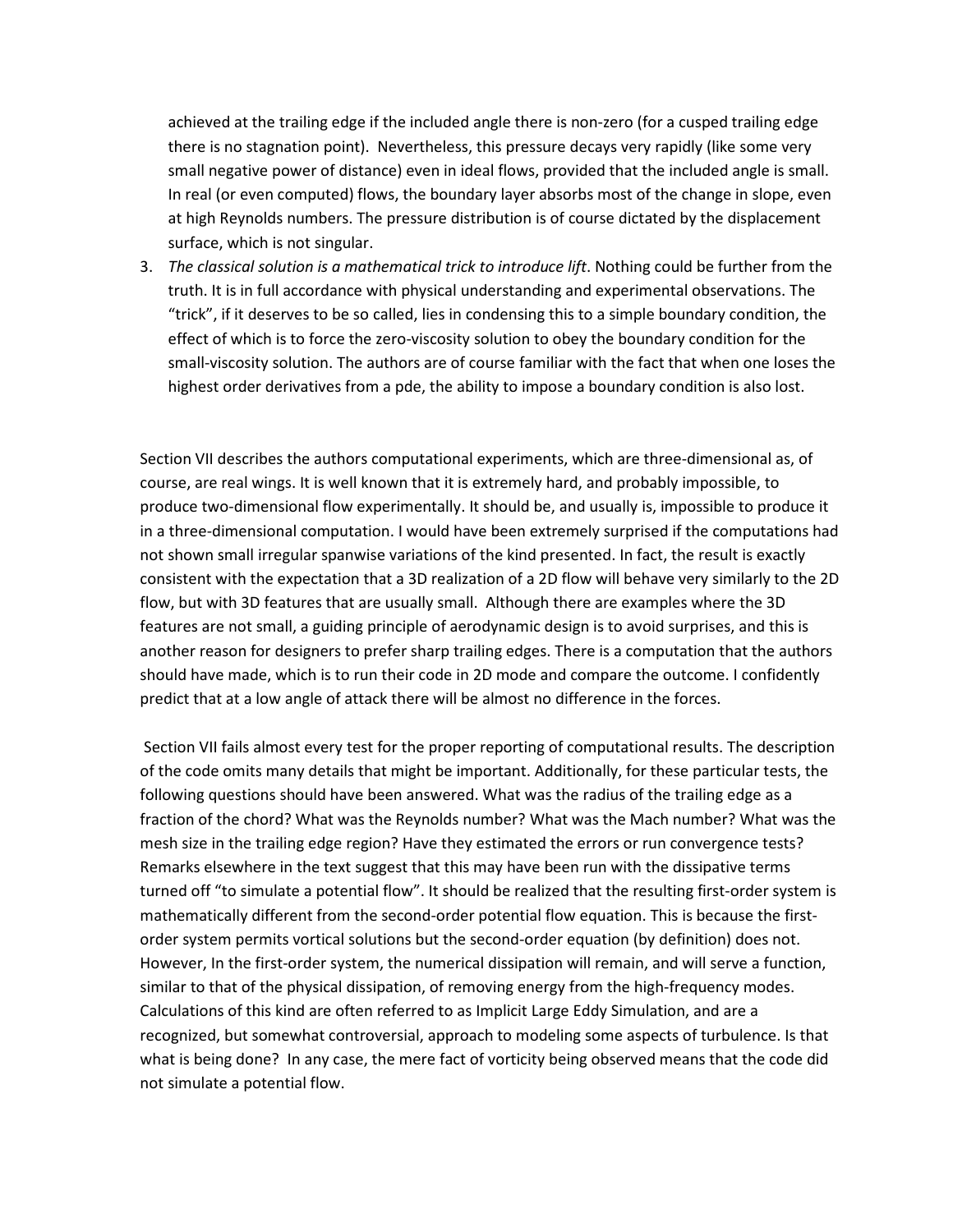If the authors do believe that they are modeling potential flow, it would explain why the observed drag is said to be accounted for by the separation effect. They think that the drag should theoretically be zero and they need to provide an explanation. They need look no further than the numerical dissipation. It is notoriously hard to create an Euler code that does not predict drag at subcritical conditions, especially when compressible codes are run at low Mach numbers. They should make the test suggested above, of running their code in 2D mode, which would eliminate their explanation but leave other explanations in place. What happens to the drag? I very strongly recommend that they do this experiment.

The thrust of the paper so far is that classical explanations of flight, based on two-dimensional potential flow, are wrong because they are thought to be self-evidently inconsistent. Now in section VIII the line is taken that the classical explanations are wrong because the true explanation involves three-dimensional flow. I cannot see how this helps. If the authors had been correct previously--that the classical explanation offers no mechanism to generate circulation--there would still be no such mechanism. If the authors deny that circulation exists, let them calculate it from their simulations; it will be there.

However, the authors are correct that separation might be fundamentally different in 3D than in 2D. One of the best-known examples is the industrial aerodynamics problem of flow past a tall cylindrical chimney. This might naively be supposed to be two-dimensional in planes parallel to the ground, but in practice is always three-dimensional, asymmetric and unsteady, resulting in variable forces perpendicular to the oncoming wind. It is customary to place a spiral band around such chimneys to prevent the flows at different heights from being phase-locked. In the present case, the intuitive expectation would be that such 3D perturbations would appear, but only at the small scale of the trailing edge radius, at least for small incidence. Since the streamwise vorticity must vanish in the mean, the velocities "induced" by it must substantially cancel. (Incidentally, the matter of induced velocity is also frequently misunderstood. To forestall that possibility, it should be realized that induced velocity does not need mysterious mechanisms to explain it, but is a necessary consequence of vector calculus. The name is unfortunate).

There follows a stability analysis of the linearized Euler equations. This is of doubtful validity because it assumes that a perturbation with non-zero curl can be introduced into an irrotational flow. Physically this cannot be done; I have already explained that there is no mechanism even within the Navier-Stokes equations for vorticity creation, merely the evolution of vorticity already present. Creation must take place at solid surfaces and involve viscosity, or must require external body forces. There is nothing at all wrong with Kelvin's Theorem.

Regrettably, it is my conclusion that publication of any of this material, in any form, would be highly retrogressive. The authors have put their fingers accurately on many of the defects in the truncated versions of aerodynamic theory that are now current. However, they have not realized that all these difficult issues were struggled with years ago by the founding fathers of the subject, and resolved in completely satisfactory ways. Sadly, the outcomes of those struggles have since been